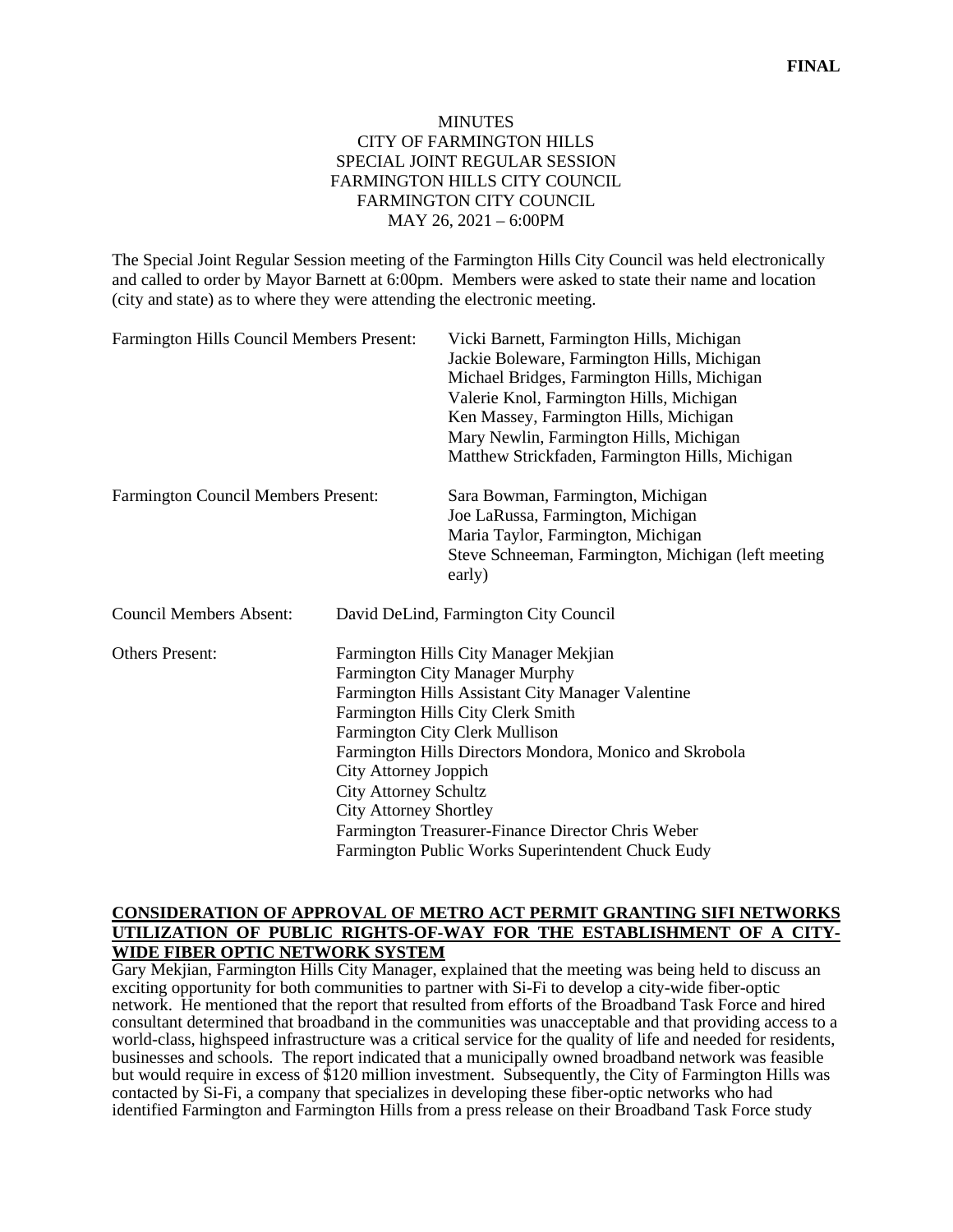Joint Meeting Minutes **FINAL** May 26, 2021 Page 2 of 6

realizing that the two cities were ahead of other communities in terms of studying broadband. The cities demographics, population and corporate partners were also identified as reasons for selecting the communities as being the first in Michigan extended this opportunity. The investment proposed by Si-Fi to build out the network would be approximately \$150 million and broadband would be extended to every household. Si-Fi is backed by one of the largest European pension funds looking for long term investment opportunities for its participants.

Mr. Mekjian stated that staff from both communities, attorneys and members of the Broadband Task Force have been working with Si-Fi to draft an agreement. He feels this is a chance to drive competition and improve internet service provider options for the residents at no cost to the taxpayers. It will also open the door to implement smart city initiatives. He noted that the language is not yet finalized and the attorneys continue to work with Si-Fi and staff to work on the remaining outstanding items, but explained that if the Councils were to consider approving the concept presented tonight, they would be asked to do the following:

Accept and authorize approval by their City Manager, the proposed SiFi Metro Act Permit with Supplemental Terms and Conditions for the establishment of a City-wide fiber optic network system, subject to the following conditions:

- (1) Finalization of the terms and conditions of the Permit and Supplemental Terms and Conditions by the City Manager and City Attorney;
- (2) Submission of any additional required documents for SiFi's Metro Act Application;
- (3) Submission to the City Manager of an acceptable route map and a completed Metro Act Permit Application; and
- (4) Receipt of proof of insurance from SiFi and a bond or letter of credit from SiFi's construction contractor, both following the coverage specified in the Supplemental Terms.

Aaron Paluzzi, Broadband Task Force Chair, stated that the work of the Broadband Task Force culminated in a feasibility study showing that municipal broadband was possible but also showed private industries that the cities were interested, which put them ahead of all other communities in Michigan for this opportunity.

Joe LaRussa, Farmington Mayor Pro-Tem, spoke to the thorough process taken by Broadband Task Force and consultant and commented on the report findings. He is excited about the opportunity to be leaders in the state and provide services to residents and businesses and believes it will also help the communities recruit and retain businesses.

Scott Bradshaw, representing Si-Fi, discussed Si-Fi as an organization and explained that the company is seeking to come into communities where they can have a significant impact. They would be investing significant private funds into a fiber-optic network that would drive job creation and attract new businesses to the communities. He explained that the fiber-optic network would pass every premise to take fiber to the inside of the premise. He spoke about other states where they have installed this type of network and noted that they are backed by one of the world's largest pension funds that manage over half a trillion dollars on behalf of their clients. Si-Fi supports city-wide infrastructure to drive intelligent data through communities and bring in new service providers. The infrastructure proposed would include 680 miles of fiber optic infrastructure and represents well over \$100 million of private investment so there is no cost to the taxpayers. Si-Fi does not provide service but brings the opportunity to the communities with a smart-city mindset to serve the communities in the future. Smart City infrastructure in place will increase the scale of data for both communities and the goal is to have the most advantageous infrastructure with the lowest capital spent and attract competition. He explained the installation process and noted that the project will have pre-allocated funds before it begins. Si-Fi has a list of communities in which they wish to invest and what drew attention to Farmington/Farmington Hills was the foresight and work they already put in with their Broadband Task Force. Si-Fi also looked at corporations in the cities and economic impact as they were seeking communities that would drive this infrastructure.

Mayor Barnett acknowledged Richard Lerner, a member of the original Broadband Task Force, to speak.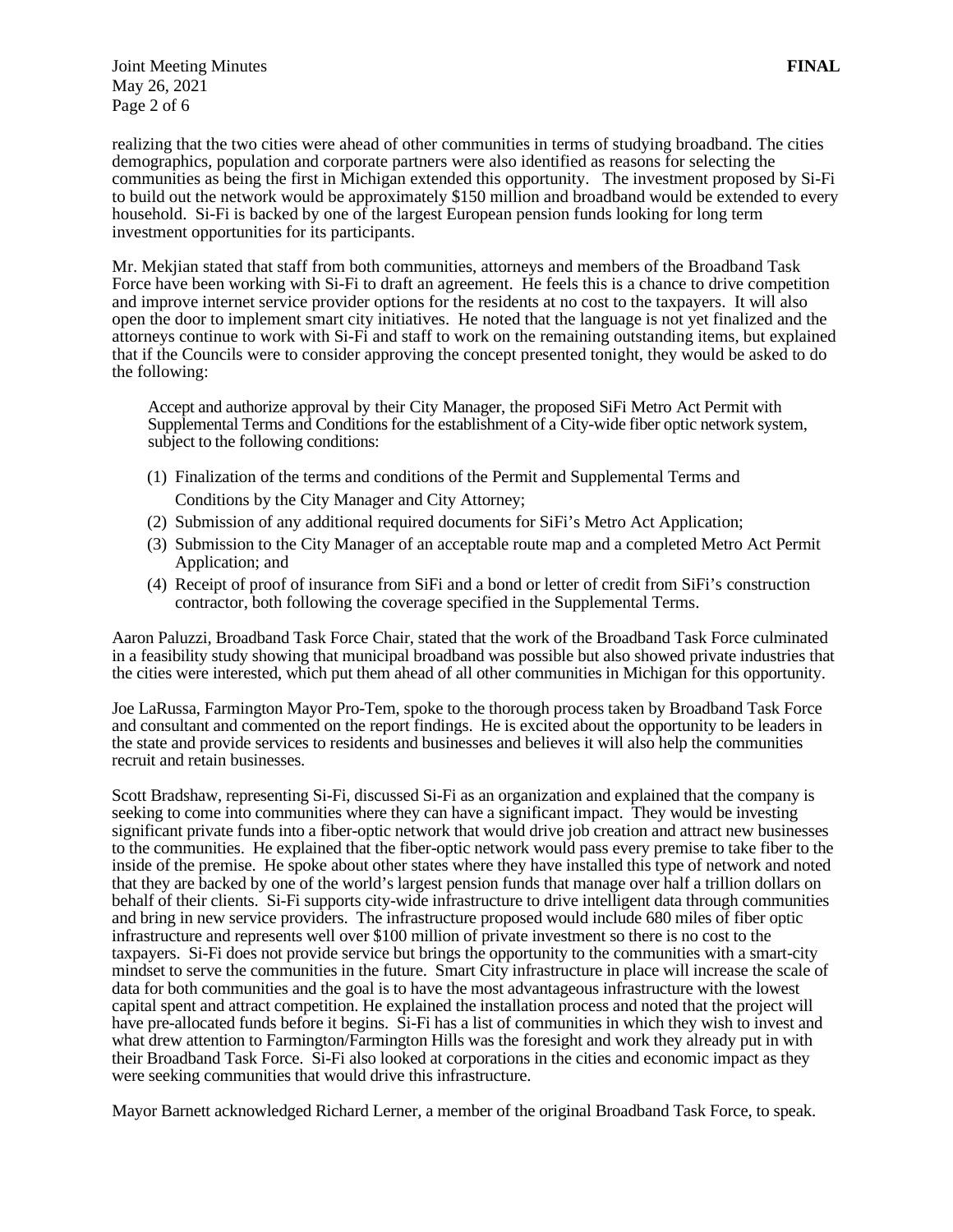Joint Meeting Minutes **FINAL** May 26, 2021 Page 3 of 6

Richard Lerner stated that he and Mr. Paluzzi began discussing broadband in 2016 and requested the formation of a Broadband Task Force to study the topic. He acknowledged a few other members on the original Task force who had also put countless hours into the project. The Task Force had hoped to have reliable, affordable highspeed broadband in the communities but what he is hearing tonight is an even better program. He stated that this is a great opportunity that is substantially less expensive for the taxpayers and provides for an open access format. He commented that this is a once in lifetime opportunity to attract people to the communities and he encouraged the councils to support the project.

Council members expressed support of the project but had the following questions/comments:

- It was suggested that supplemental language is included in the agreement to ensure completion of the project
- Has staff had the opportunity to review SiFi's financials
- What precipitated the supplemental terms and conditions and if the agreement and terms were similar with other communities SiFi has worked with or were there additional risks on the part of Si-Fi or the investors
- Can Si-Fi effectively complete this project in a cold-weather state without significant disruption due to collapsed trenching, etc.
- Would approving the supplemental terms and conditions obligate the cities to provide the same terms to other service providers regarding right-of-way access and permit schedules and if so, what would be the liability to the communities.
- What would be the next step if after further review by the city administrations and attorneys it is determined they are not comfortable moving forward.
- Inquiry about supplemental language to Section 4.10 relating to relocation and requiring  $3<sup>rd</sup>$  party contractors to indemnify Si-Fi for any damage to facilities within the right-of-way and if this would be typical contract language.

In response to Council comments, Mr. Bradshaw responded that the Metro Act appears to have been created at a time when a form of Si-Fi networks did not exist. The structure of the Metro Act did not allow them to create an infrastructure that attracted institutional investments nor does it provide structured guidelines for efficient permitting, so they requested supplemental language such as access to the roads and efficient permitting to ensure they could build for the future and not have to ask for funding. He noted the biggest difference between Michigan with the Metro Act and communities in other states is the length of access to the right-of-way that limits it to 30 years. He discussed the timeline for project installation that could take approximately 2 years and confirmed he would agree to include language that they would complete the project. It was noted that Councils were not seeking a specific time frame for completion but only a commitment to completing the project.

Tom Skrobola, Farmington Hills Finance Director, indicated that staff has not yet reviewed financials but that would be part of the process if the Councils authorize moving forward with the project.

Mr. Bradshaw assured the councils that they could effectively complete the project in a cold weather state.

There was some discussion on the outstanding terms and conditions and it was clarified that the action requested by council was to authorize the City Managers to sign the Metro Act Permits and Supplemental Terms and Conditions subject to finalization of those terms by staff and the city attorneys.

Attorney Joppich explained that an attorney-client privileged communication has been provided to the Councils regarding the terms and conditions being discussed for this project and that any future requests by other parties for supplemental terms and conditions would be considered on a case-by-case basis.

Mayor Bowman acknowledged that Si-Fi has come to the communities with this opportunity due to all the hard work of the Broadband Task Force.

Attorney Joppich stated that if there are other concerns that staff is not able to work through with Si-Fi to their comfort level, they certainly would report back to the Councils.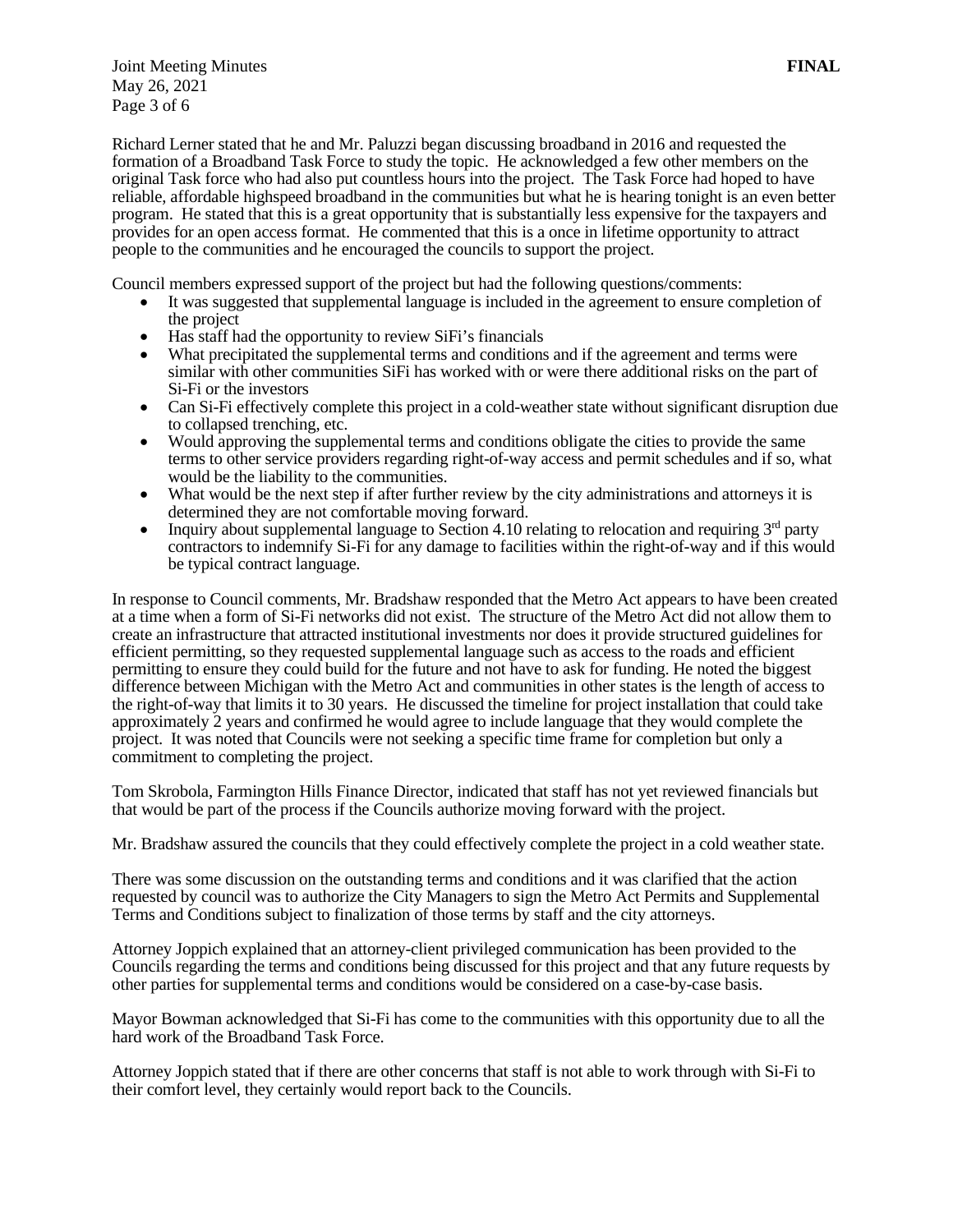Joint Meeting Minutes **FINAL** May 26, 2021 Page 4 of 6

Discussion was held on requiring third parties to indemnify Si-Fi for any damage to facilities in the right-ofway and who would be responsible in the event of any damage.

Attorney Shortley explained that the cities are being asked to put in their contracts that the contractor with the city will indemnify Si-Fi for any damage to the fiber in the right-of-way where that contractor would be working.

City Manager Mekjian added that if a contractor strikes any utility, they are responsible for those damages and are required to have insurance to cover such damage. The fiber would be another piece of infrastructure in the ground and would be treated the same as the other utilities.

Attorney Joppich pointed out that there are some special provisions for the use of right-of-way for this particular project and reiterated that this would require the city to put in their contracts additional language relating to SiFi's infrastructure.

Mayor Pro-Tem LaRussa suggested pausing action this evening to allow for further discussion on such language and to reconvene in a week.

Further discussion was held on the proposed language and the fact that cities already require insurance from contractors to cover any damage when working in the rights-of-way. It was noted that staff could work with the city attorneys to draft standard language relating to SiFi's infrastructure that would be included in all future contracts.

## **PUBLIC COMMENTS:**

Matt Groen, Executive Director of Michigan Cable Television Communications Association, commented that residents of Farmington and Farmington Hills currently have 100% access up to 1 gigabit per second speed, which is the fastest speed in residential areas these days and no new construction had to occur to offer that increased speed. He expressed concern that this agreement would provide for special access to right-ofway for new providers; and while they do not object to competition, he feels it is inappropriate to advantage one provider over another and expressed concern that the Councils will not commit to doing the same for other providers. Mr. Groen encouraged the Councils to review innovative broadband adoption programs to engage low-income residents and school districts to offer broadband to students and educators at their homes.

Mayor Barnett commented that public/private partnerships are not new and under the Metro Act, all providers are equally able to utilize the Metro Act provisions to come in and build a competing network. She stated that this private developer would not be operating the network but allowing telecommunications companies that want to access the network to rent space on it. She noted that because costs for such a network are so high, communities are left with non-innovative products that don't support the growth and speeds necessary for a growing community and growing country that relies on integrated telecommunication services and fiber optics.

Aaron Paluzzi, Broadband Task Force Chair, stated that there is no competition in Farmington and Farmington Hills. The residential customers in the cities are only able to get Spectrum and few residents can get WOW. He added that AT&T U-verse is no longer available in the area. Mr. Paluzzi commented that while 1 gigabit speed is offered, the providers don't deliver that speed to all residents and the reason why the Task Force has been looking into broadband for the last several years. He added that all companies are welcome to participate on this network and have been approached by the Task Force both for the municipally owned network previously studied as well as this private/public partnership and all companies have turned the cities down.

Mike Schuster, Farmington Hills resident, commented that they have been limited to only one provider since he moved to the area in 1985. He questioned how access to the right-of-way for private roads would be addressed.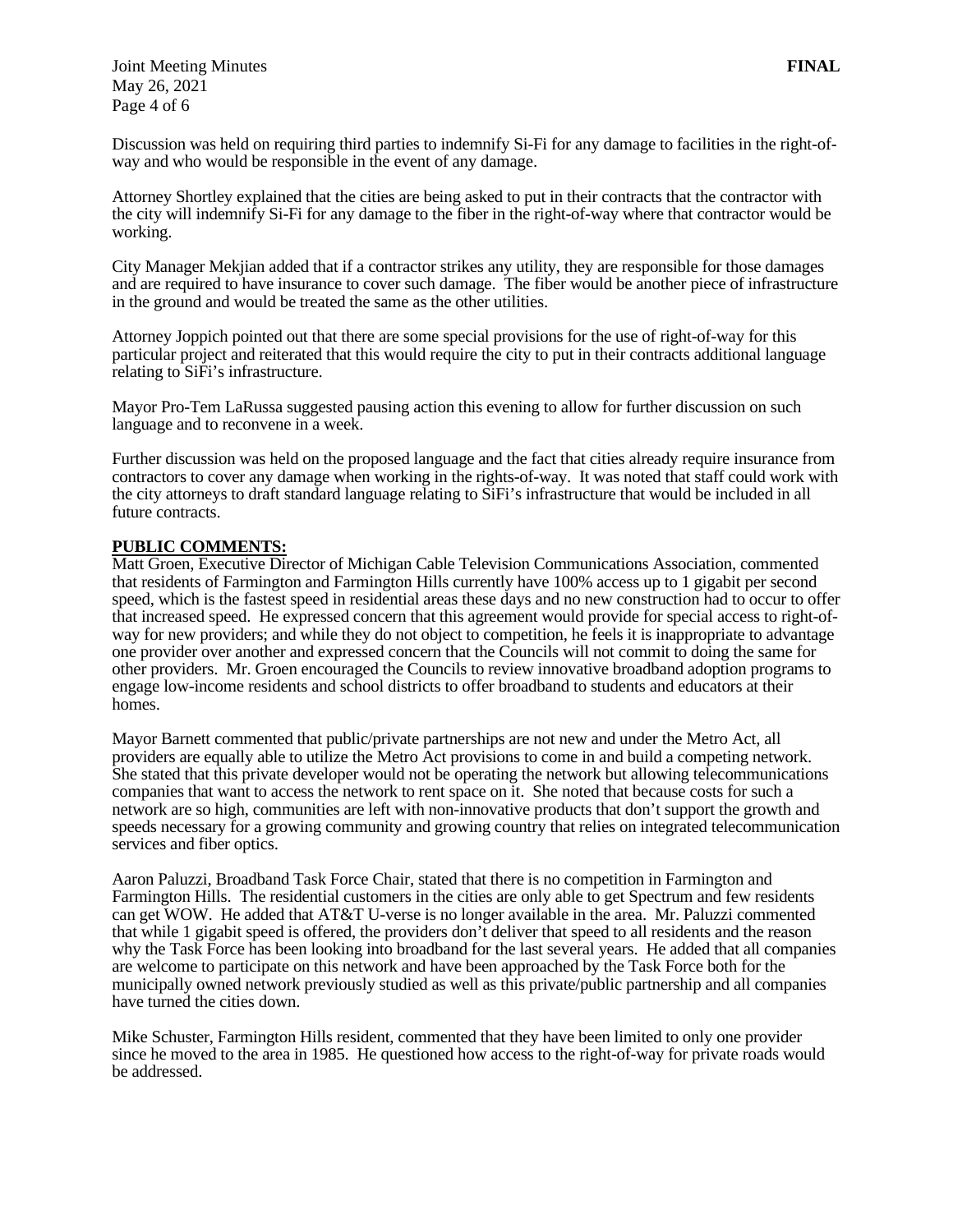Joint Meeting Minutes **FINAL** May 26, 2021 Page 5 of 6

Mr. Bradshaw responded that Si-Fi has a dedicated team to address private roads and they reach out to the residents and homeowners associations to get permission to access the right-of-way.

Mr. Shuster expressed his excitement for this opportunity.

Richard Lerner reiterated that the Broadband Task Force met with Spectrum, AT&T and Verizon and all those companies said they would not put in a fiber to premises network, which led the Task force to believe that if the cities did not put in their own network, it was never going to happen. He added that if the cities want a fiber to premises network, they should allow staff and the attorneys to work out the terms of the agreement and not let go of this opportunity.

MOTION by Massey, support by Bridges, that the City Council of Farmington Hills accepts, and authorizes approval by the City Manager of Farmington Hills, the proposed SiFi Metro Act Permit with Supplemental Terms and Conditions for the establishment of a City-wide fiber optic network system, subject to the following conditions:

- (5) Finalization of the terms and conditions of the Permit and Supplemental Terms and Conditions by the City Manager and City Attorney;
- (6) Submission of any additional required documents for SiFi's Metro Act Application;
- (7) Submission to the City Manager of an acceptable route map and a completed Metro Act Permit Application; and
- (8) Receipt of proof of insurance from SiFi and a bond or letter of credit from SiFi's construction contractor, both following the coverage specified in the Supplemental Terms.

## Roll Call Vote:

 Yeas: BARNETT, BOLEWARE, BRIDGES, KNOL, MASSEY, NEWLIN AND **STRICKFADEN** Nays: NONE Absent: NONE Abstentions: NONE

MOTION CARRIED 7-0.

MOTION by LaRussa, support by Taylor, that the City Council of Farmington hereby accepts, and authorizes approval by the City Manager of Farmington, the proposed SiFi Metro Act Permit with Supplemental Terms and Conditions for the establishment of a City-wide fiber optic network system, subject to the following conditions:

- (1) Finalization of the terms and conditions of the Permit and Supplemental Terms and Conditions by the City Manager and City Attorney;
- (2) Submission of any additional required documents for SiFi's Metro Act Application;
- (3) Submission to the City Manager of an acceptable route map and a completed Metro Act Permit Application; and
- (4) Receipt of proof of insurance from SiFi and a bond or letter of credit from SiFi's construction contractor, both following the coverage specified in the Supplemental Terms.

Roll Call Vote: Yeas: BOWMAN, LARUSSA AND TAYLOR